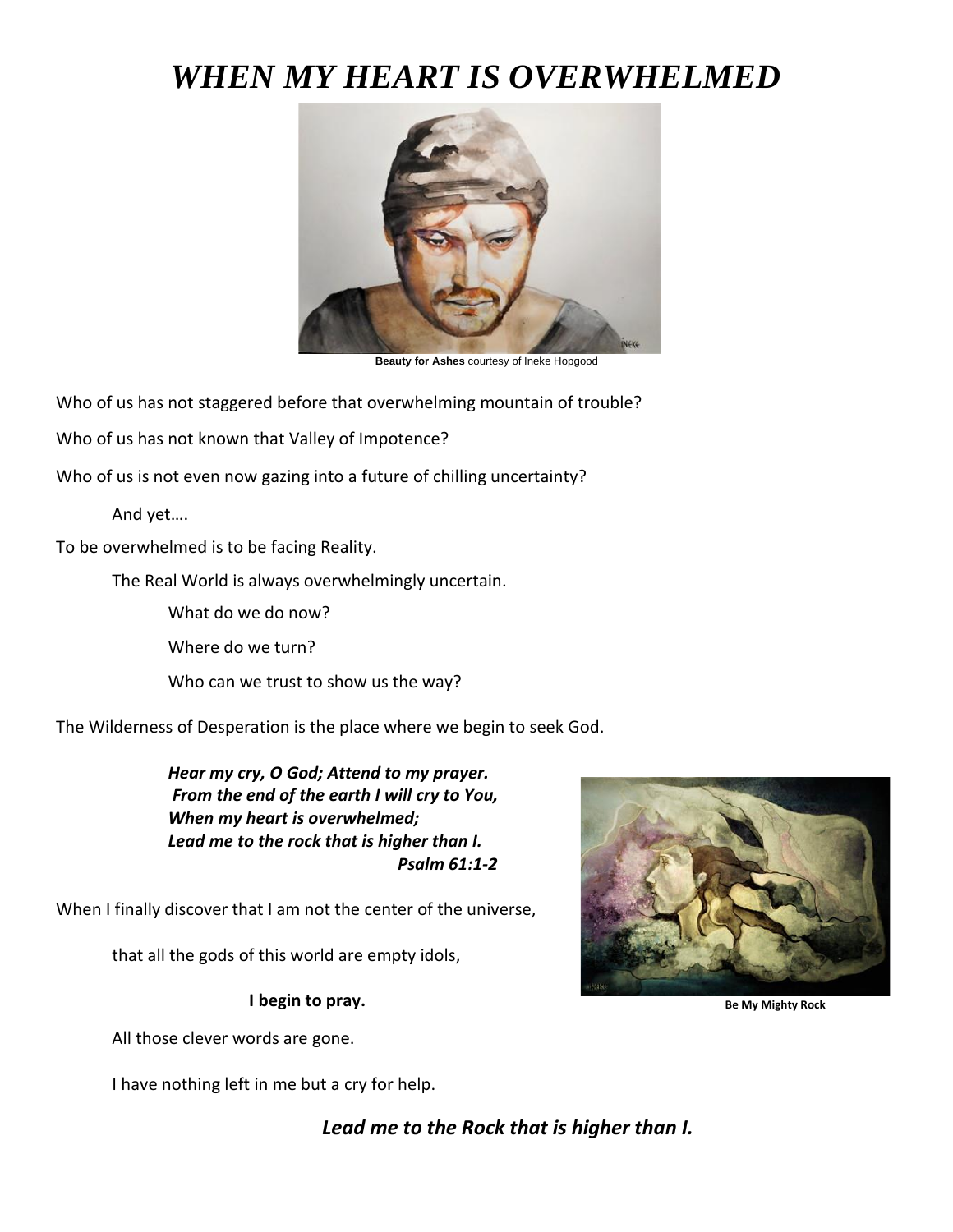Lead me to the one who alone knows what's going on.

Who alone can help me.

Heaven's answer often comes in three waves:

**We receive the protection of God.**

**Then the direction of God.**

**Then the peace of God.**

### **The Protection of God**

*The seventy returned with joy, saying, "Lord, even the demons are subject to us in your name!" And he said to them, "I saw Satan fall like lightning from heaven. Behold, I have given you authority to tread upon serpents and scorpions, and over all the power of the enemy; and nothing shall hurt you. Nevertheless do not rejoice in this, that the spirits are subject to you; but rejoice that your names are written in heaven."* 

*Luke 10:17-20*

The same power that protected Jesus until his hour arrived now protects those who walk in his light.



**I will be with him in Trouble**

If we belong to him, we are invulnerable until our work is done.

We are surrounded by heaven's invisible fire until it is time to lay down our lives.

## **The Direction of God**

*Again Jesus spoke to them, saying, "I am the light of the world; he who follows me will not walk in darkness, but will have the light of life."*

*John 8:12*

In answer to our prayer we are drawn to one who knows the way, and shows us how to navigate the darkness of this world.

He is our Light, one day at a time, one step at a time.

*"He who follows me will not walk in darkness, but will have the light of life."*



**Hand in Hand with the Kin**g